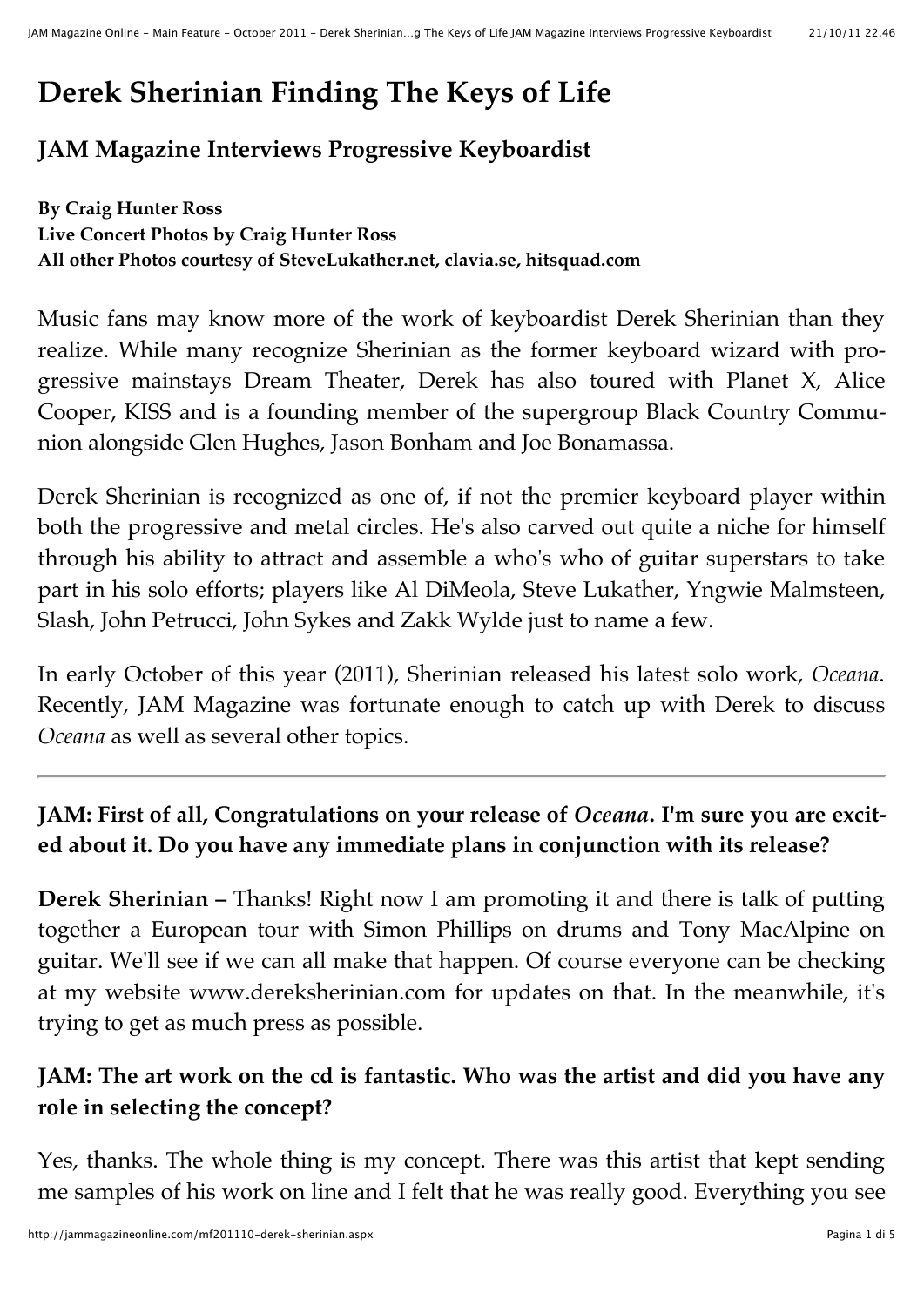is the concept I had for Oceana as I described it to him. We went back and forth, about ten different versions, and finally on the tenth try I said "that's it, that's perfect" and turned it into the record company. I think he did a fantastic job. It's a guy named Nello from Italy and I have never met him in person, only on-line.

# **JAM: Now on the nine tracks of Oceana, it seems as though you came up with some really enigmatic titles, to both these songs, and actually as well as on some of your other albums. Do you necessarily come up with a concept or a title and write to it, or do you write the piece and come up with the title upon completion?**

I definitely write the piece and come up with the title after. Someone asked me in an interview what the hardest part of making records was and I answered "naming the songs and naming the record". You know it usually comes at the very end of the process and we're always struggling with "What do we name this thing; there's no words to it".

# **JAM: So on** *Oceana***, you've got Simon Phillips on Drums, Steve Lukather and Joe Bonamassa on guitar, just to name a few of the players. How did you decide on who you wanted to assemble for this project?**

Well it really started off with Simon. We laid the foundation and decided then on the direction we wanted to go. We wanted to be less heavy metal. We made the decision that it would be heavy on melodies and grooves and less metal and less progressive and really just very much in the tradition of the Jeff Beck instrumental records of the 70s; and that's what we did. As far as all of the songs that Simon and I wrote, we used Steve Lukather on guitar, and then all of the other guys that are playing on the record are songs that I co-wrote with them.

**JAM: On the first track, "Five Elements", it starts out very hard rock, but your organ I think has a bit of a Billy Preston feel to it. Then midway through the track, you switch to a jazz piano style reminiscent of say Ramsey Lewis, how did that develop? It almost seems as though it possibly was two separate tracks originally that came together, or did it just flow like that?**

No, we wanted to take it in that total left turn and make the solo something completely different, then bring it back in and I think it turned out great.

**JAM: Several of the tracks on** *Oceana* **have quite a "soundtrack" feel to them. Has**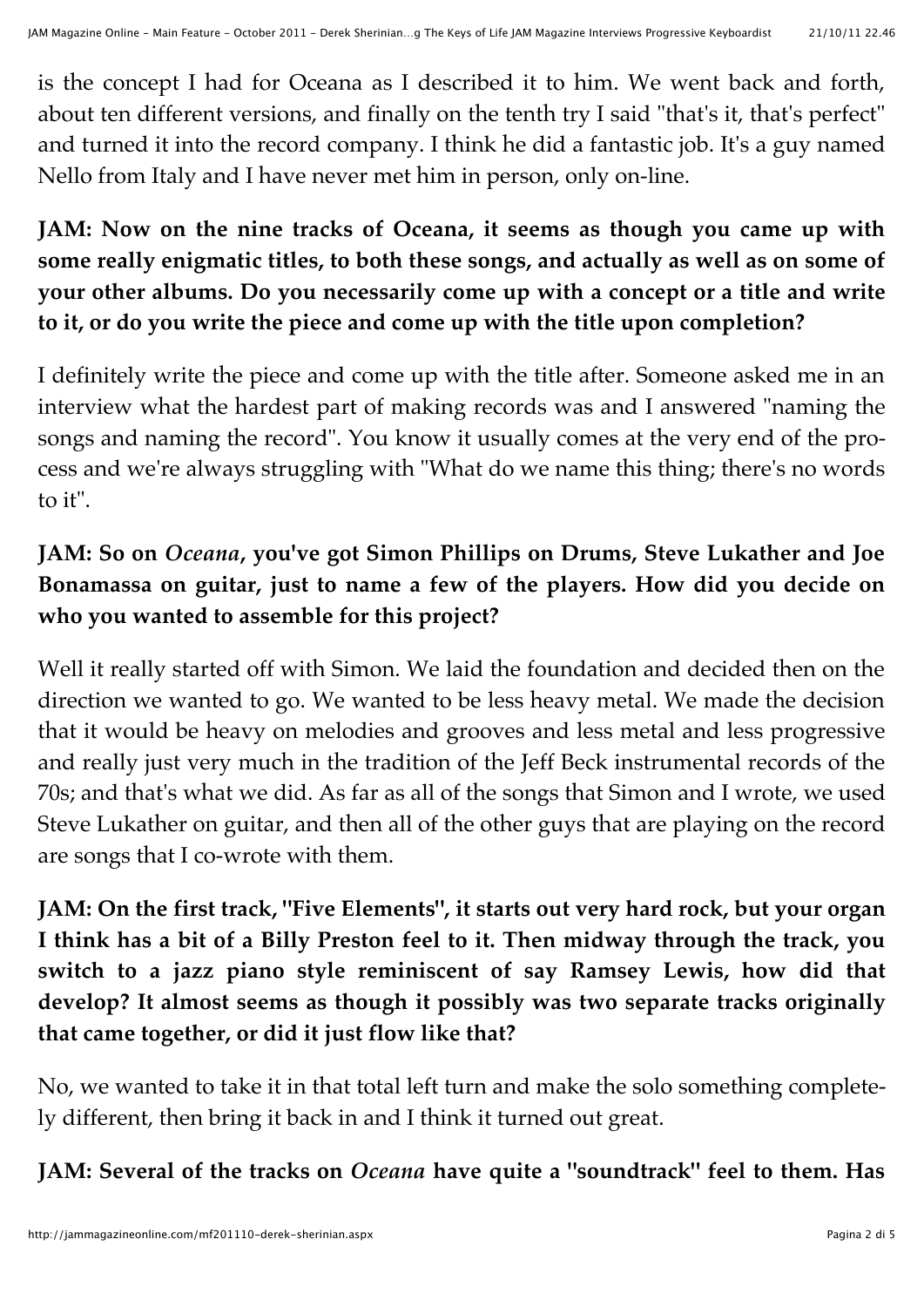#### **anyone ever approached you in doing soundtrack work, much like say the way Trevor Rabin or Stewart Copeland have moved into? Is that something you've ever considered?**

I've never been approached, but I would sure love to be! So if there's anyone in the film industry who may be a fan of mine PLEASE APPROACH ME! (laughs) I'd really love that opportunity and think I'd do a great job.

## **JAM: Do you consider your playing style to be almost that of a guitar player? I have to tell you I was at your Black Country Communion show here in Washington, DC earlier this summer and if I remember correctly, you had a bit of "Spanish Fly" (Van Halen) in your solo and...**

Yeah! Good ear! I'm very influenced when it comes to taking a solo. I'm a big fan of the great guitar players. It's deep in my blood. Even though I'm playing keyboards, it comes off with the aggression of a guitar player. I think that's what separates me from the rest of the keyboardists that are out there right now; that I have that different approach.

# **JAM: And since you so often associate yourself and your recording with such high caliber guitarists, Zakk Wylde, Lukather, Bonamassa, and so many others, do you tend to write with a particular player in mind from the start, or do you write and think "Gee, I think so and so would be perfect for this"?**

Yeah, it depends, I know if say Zakk is playing on three songs on a record and we have worked out the scheduling and all that I'll try to write with him in mind. Same thing when I knew Yngwie was gonna be on the record, I would write with him in mind for sure. But at the same time, keeping my sound and trying to create that backdrop for these different guys so they shine, I want them to shine in a different way than the way they'd shine on their own records.

# **JAM: With your Black Country Communion tour having wrapped up from this past summer, I see that you all have a live DVD coming out in October, correct?**

Yes, it's called *Black Country Communion – Live Over Europe*. It's coming out before the end of the year chronicling our European tour, I believe recorded over three German shows. I haven't seen it yet, I heard they just finished the editing and it's supposedly great. Definitely check it out!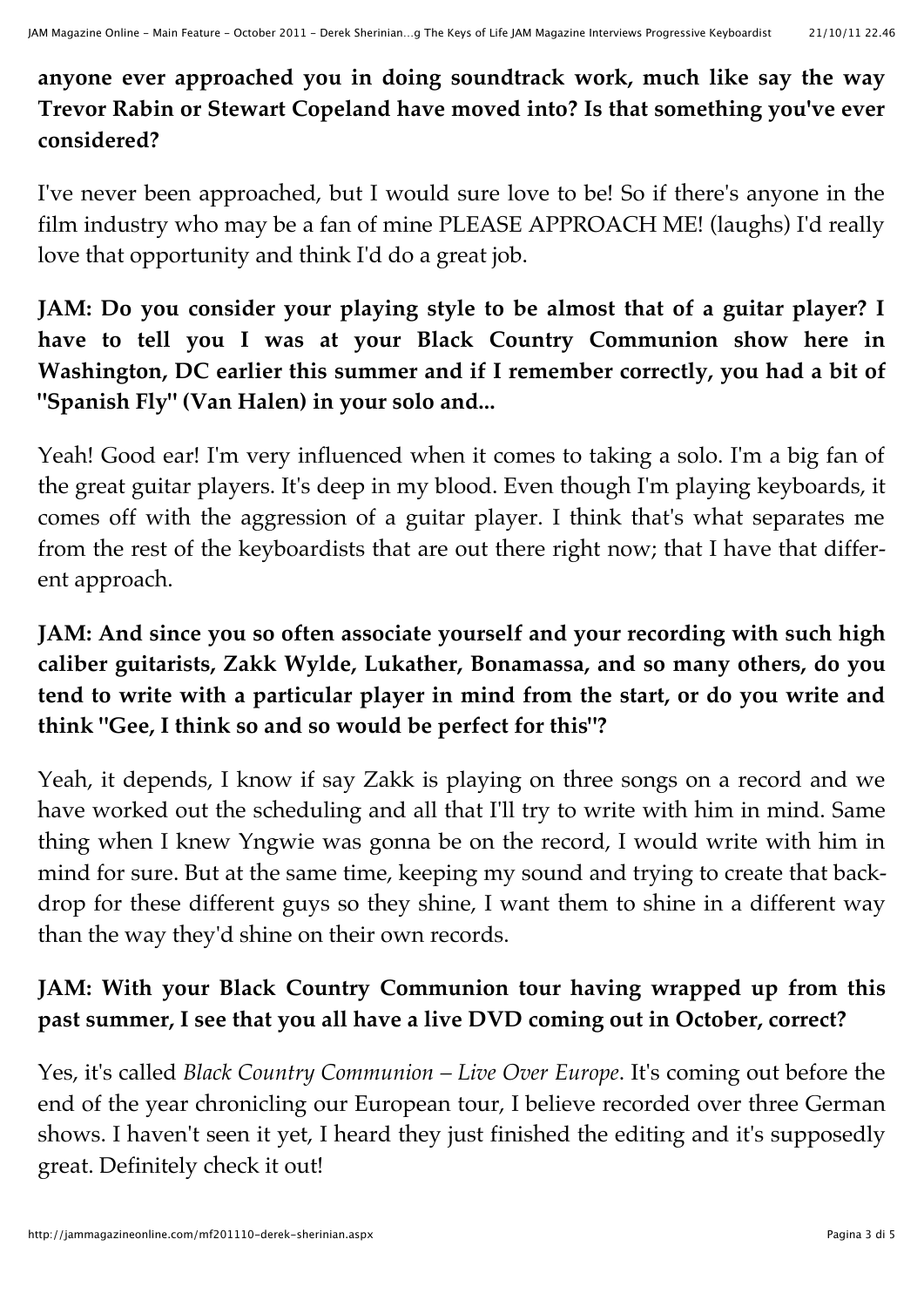#### **JAM: I have to tell you I was really impressed leaving that show since so often the concept of the "supergroup" doesn't always come off that well, but you all (BCC) had such the form and feel of a real band, like you really enjoy playing together.**

After that show you saw, we had only done six shows in the U.S. and then did like two months in Europe, so the band was really starting to gel at that point.

# **JAM: I'd be remiss knowing your background and history with Dream Theater not to ask you what your thoughts are on the departure of Mike Portnoy.**

You know I think it was best for both parties, kind of like a marriage when after awhile you get tired of being with your wife (laughs). They need to move on. I think that Dream Theater is thriving with their new drummer and Portnoy is able to do everything that he wants to do. I think it's better for both of them and over time any animosity that may be there will heal. I really wish the best for both parties.

# **JAM: Before we have to wrap up I'd like to ask you a few quick one word "either/or" comparisons. You willing to try that?**

Sure!

# **JAM: OK, number one…Wakeman or Emerson?**

I can go either way. Both are great in their own way, I can't really choose.

# **JAM: Stadium or Club?**

Stadium.

# **JAM: Electric or acoustic?**

Can't choose, I love both.

# **JAM: Studio or touring?**

Same thing, I can't choose. I need both of them to survive.

# **JAM: If you had to be deaf or blind?**

Deaf. I think so. I don't need to hear what I'm playing. I can feel it on the inside and don't want to be robbed of seeing everything. I'd still be able to write and compose